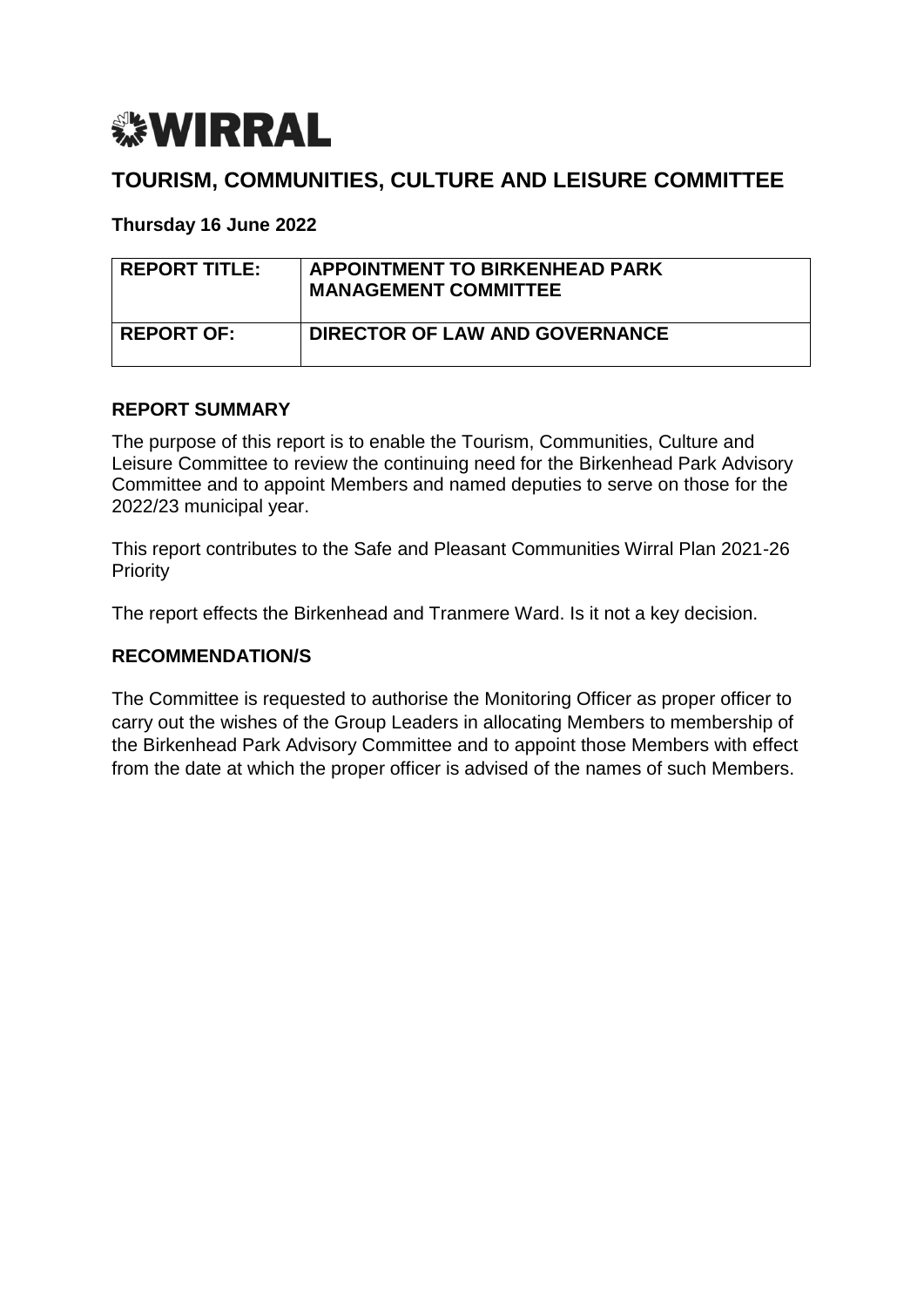## **SUPPORTING INFORMATION**

#### **1.0 REASON/S FOR RECOMMENDATION/S**

1.1 The Committee is required to appoint the membership of various advisory committees which fall under its remit at the start of each Municipal Year.

#### **2.0 OTHER OPTIONS CONSIDERED**

- 2.1 For the Birkenhead Park Management Committee, which is an advisory Committee called a Management Committee, potential options which the Committee could investigate, and potential consequences, include:
- 2.1.1 Not include Members on the Birkenhead Park Advisory Committee, but in view of the target of achieving World Heritage Status the involvement of Councillors is vital to ensure that the Council's aspirations as well as other Committee members are taken into account. Officers also value the link back to the Council to explore options on practical and strategic matters, and find the meetings provide a good steering group, sounding board and forum for open debate and exploration of barriers and opportunities. Having Councillors on the Advisory Committee can help resolve problems generally and with the potential lottery bid.
- 2.1.2 To vary the numbers or composition of Members. That is a decision to be made by this Committee and would then require a change to the Council's Constitution. Officers appreciate Members bringing their local knowledge and contacts a well as experience of the wider heritage sector.

#### **3.0 ADVISORY COMMITTEES AND WORKING PARTIES**

3.1 Birkenhead Park Management Committee is an advisory and consultative body that was retained in 2021/22 to assist the Committee in its work, with the membership for 2021/22 for information.

## **(i). Birkenhead Park Advisory Committee**

3.1.1 To advise the Council on all issues relating to and affecting Birkenhead Park. Comprised of Members, the Friends of Birkenhead Park group and some other interested individuals.

#### **2021/22 membership:**

Councillor Gill Wood Councillor George Davies Councillor Allan Brame Councillor Pat Cleary Councillor Helen Cameron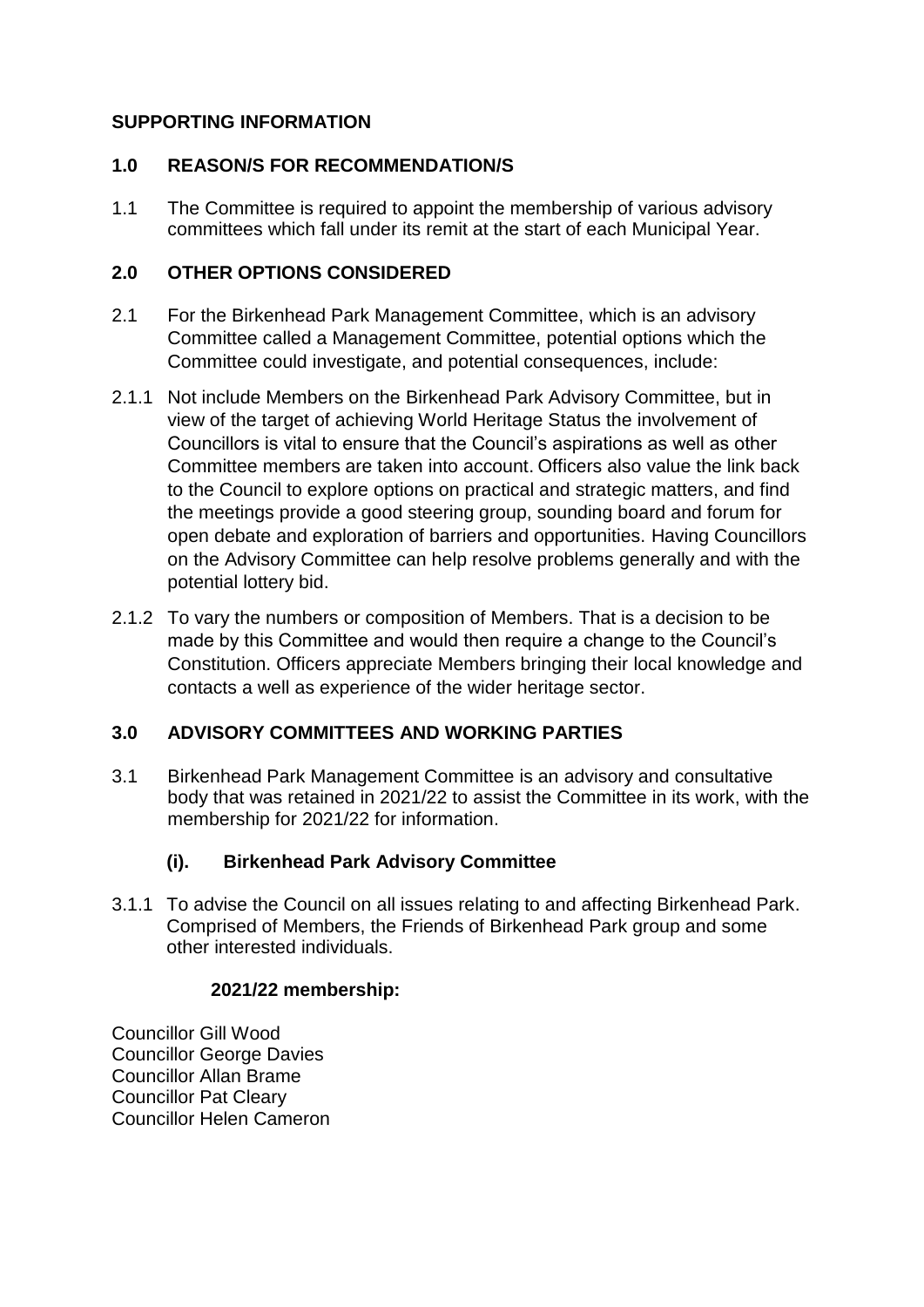## **4.0 FINANCIAL IMPLICATIONS**

4.1 There are none arising directly from this report.

## **5.0 LEGAL IMPLICATIONS**

5.1 There is a requirement under the Council's Constitution to appoint Members to various panels, advisory committees and working parties which fall within the remit of each Committee.

## **6.0 RESOURCE IMPLICATIONS: ICT; STAFFING AND ASSETS**

- 6.1 There are none arising directly from this report as the management committee is arranged and serviced using existing staff resources.
- 6.2 If any of the options in section 2 were progressed this may increase the resource implications.

## **7.0 RELEVANT RISKS**

7.1 As these are non-statutory meetings, no risks have been identified from the recommendation. If other options were pursued there was a possibility that the work of the meetings would not be in line with the wider aims of this Committee and the Council.

## **8.0 ENGAGEMENT / CONSULTATION**

8.1 It is for political groups to decide how they wish to allocate their committee places.

## **9.0 EQUALITIES IMPLICATIONS**

9.1 Wirral Council has a legal requirement to make sure its policies, and the way it carries out its work, do not discriminate against anyone. An Equality Impact Assessment is a tool to help council services identify steps they can take to ensure equality for anyone who might be affected by a particular policy, decision or activity.

## **10.0 ENVIRONMENT AND CLIMATE IMPLICATIONS**

10.1 There are none arising directly from this report.

#### **11.0 COMMUNITY WEALTH IMPLICATIONS**

11.1 There are none arising directly from this report.

## **REPORT AUTHOR: Anna Perrett, Senior Democratic Services Officer**

email: annaperret@wirral.gov.uk